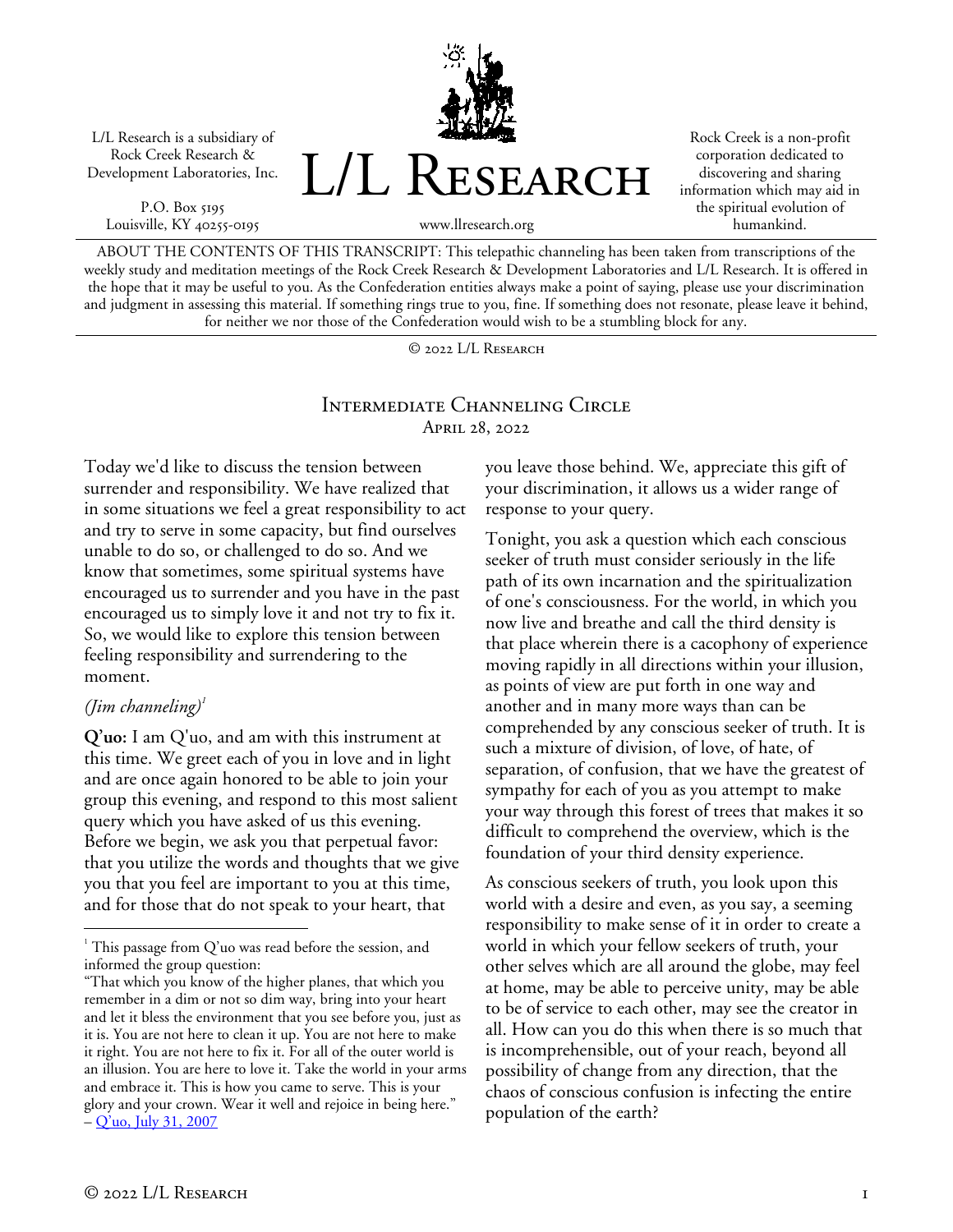So, it would seem the conscious seeker of truth who wishes to be of service to others will find itself somewhat bollixed, shall we say, and unable to chart a course of service in such circumstances, and may find that the greater overview of such a situation is that of what you have called the acceptance—the ability to transform your own perceptions of what you see in the world around you. And indeed, in many cases in the world within you. The service that you may offer in such a situation is, as you have surmised in your conversation before this session began, most helpful when it is one which accepts the unacceptable, which loves the unlovable, which serves the seemingly un-servable.

This is your connection to the One Infinite Creator within you and within all of the creation, and within each entity upon this planetary surface—that heart of love that you may open unconditionally so that the Love that created this great universe of beingness is also that love which you allow to flow as a river of infinite love, through you, to all you perceive.

You see each entity in your daily rounds of experience, as being seemingly separate from yourself with ideas and opinions that are obviously different than yours. You look upon these ideas, entities and opinions and see the Creator knowing Itself in a manner which is unique to each entity within the creation. This knowing of the self is the great foundation principle upon which all of the creation and each entity within the creation is formed. It is the means by which the creation is a vibrant, protean entity that may find its self in all other-selves. This is the great journey of seeking. To seek within the love of the One that is in all this is your challenge. This is your joy. This is your journey.

At this time, we shall transfer this contact to the one known as Kathy. We are those of Q'uo.

## *(Kathy channeling)*

We are those of Q'uo and we are with this instrument and we understand the query and we may speak to the specific wording of part of the query in order to elucidate the concepts within the words.

In these times on your planet, times which require much perception, thought and decision and perhaps action, reflection and then more perception, quite possibly at a greater pace and into deeper context than many that are used to doing at this time

because it is a time of change that is great in magnitude, and also change at perhaps a more rapid speed than many have experienced. So, we will speak to the ideas of surrender and responsibility, for they seem to form a kind of continuum between them, with surrender having a connotation of passivity, acceptance, flowing with outer change. While, responsibility at the other end of a continuum from the state of surrender, could have the connotation of decision and action carrying forth and forward into time newness of being, newness of understanding, newness of foundation of life.

And we wish to point out that there are points between these concepts upon the continuum that have validity as well, for there is the timing to these states of being. There is a timing to action, a timing to remaining passive for example, when it is right to do each of these. Producing the highest and best result to remain still, for example, in a state of surrender, letting events flow and perhaps knowing from within that the time to act, the time to take responsibility to help change happen in a productive or positive way, is not yet but may come later. So, therefore, the defining characteristic of these states of being would be awareness. Awareness of what is right for the moment of time in which one would surrender can also simply mean not resisting. It can also mean an active decision to flow with energy or events with change. It can seem to be a state of inaction, but it also can be a state of a decision to flow, which is an action in itself.

Likewise, responsibility can be seen as action taking on one's shoulders the need to do something in order to produce an expected result. Responsibility can come in another form, perhaps seeing more passively as simply holding space. One that takes the responsibility of holding space in wait of something important to happen or to come that is not yet. And again, the important state of being is awareness, awareness of which of these is thought to be the best choice in order to produce the highest and best expected result.

So, we would say that when considering these states of being, perhaps along a continuum from surrender to responsibility, in terms of the choices that one may make in response to events in one's own individual life, as well as events on the greater scale of human life today, that the important starting point would be, within self, the awareness to the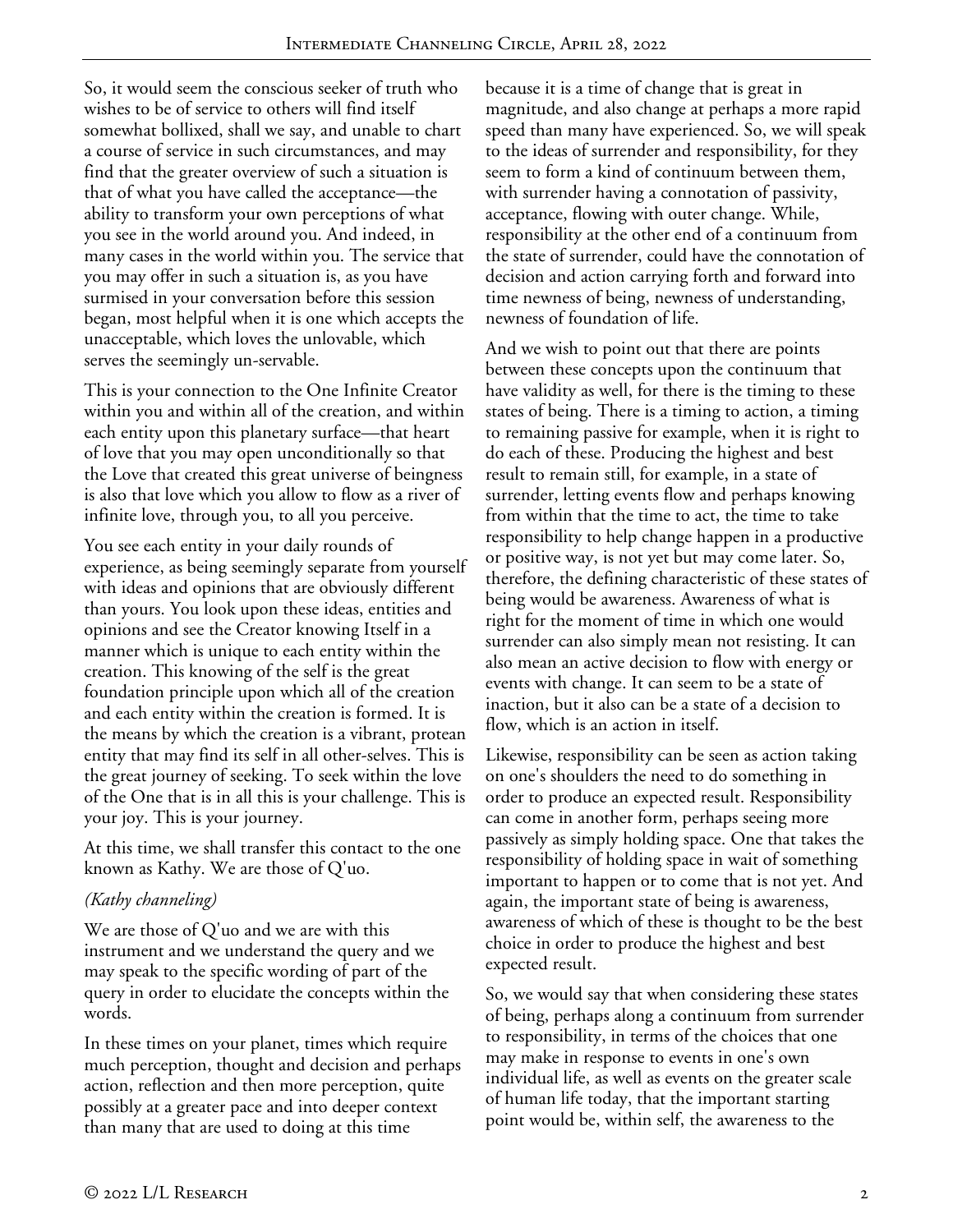highest degree possible of what is the best for anyone and given individual to do that may be somewhere along that continuum. And when perceived in this way, there is no right or wrong answer as to which is best surrender or responsibility or somewhere in between or in any of the connotations previously mentioned.

It is the awareness of what is right for each individual or set of individuals at a given moment in time and according to their perception or to his or her perception of surrender or responsibility. The meaning of those as it's specifically applied to this situation, one can only know this from within oneself, but then if that awareness is attained from within, the steps, the perceptions, the decisions will always be the right ones for that individual.

It is indeed a matter of knowing oneself. We are aware of the great difficulty of knowing oneself clearly in such times as you are experiencing upon your planet, but we see clearly the light and love of which each individual is made, the light and the love emitting from each self and other self, the great possibility of the space and this continuum filling up with the love and the light helping to eliminate one's own perceptions, one's own decisions, one's own actions. Know that you are and you live in this state of being which is light and love at all times, times of surrender, times of responsibility.

We are those of Q'uo we thank you for this query. We now pass this contact to the one known Austin.

## *(Austin channeling)*

We are Q'uo and we are now with this instrument. We understand that within your illusion of third density, particularly upon your planet at this time, the process of coming to know oneself in such a deep and intimate way so as to understand the nature of one's responsibility and one's ability to surrender may seem an incredibly difficult and complicated tasks. And indeed, as we witness the hurricane of complex influences upon each individual within your illusion, we ourselves are baffled and find great admiration for each seeker who may even find within themselves the attempt to come to know themselves in this way. But, it is of the utmost importance that this attempt is made when addressing this query between one's responsibility and surrendering to any moment.

The term and idea of *responsibility* carries much what this instrument would call cultural baggage. And so, the process of coming to know oneself in this context involves a process of examining one's upbringing, one's confluence of influences, that have impressed upon the seeker from an early age: how one must act in any given situation; how one is to behave towards others how one sees oneself in relationship to others. These are all very complicated influences that take fortitude and willpower to examine within the self as one experiences the dayto-day catalyst. But, as we apply this process to understanding the concept of one's personal responsibility in any given moment, we find that slowly the seeker who has endeavored upon this journey will begin to shed notions of oneself, what one must do, and what one is obligated to do in any scenario.

We find also that there are influences upon what may be called, in some contexts, the ego and that when one feels a pull of responsibility, it might come from a desire to establish oneself as being responsible to be seen as addressing a situation or a circumstance to carry a certain mantle, on display for other selves. The process of introspection that allows one to know oneself and to come into a more meaningful and intimate relationship with the concept of responsibility will necessarily involve shedding oneself of many of these notions.

We do not mean to ask the seeker to dismiss the notion of responsibility completely, for as one sheds these notions, one will find that this call of responsibility indeed comes from the heart; that the impetus, the impulse to reach out and influence a situation to bring about more love, more peace, more comfort, to help and to aid is such a natural impulse for the positive seeker that it becomes ingrained even amidst so much cultural baggage within the seeker that this cultural baggage simply becomes a heavier burden or distorting influence than is necessary.

And this is the context from which our encouragement to not endeavor to fix it, but to love it comes from. This is the context where surrender may become an applicable notion for the spiritual seeker. For there are so many influences upon the self that the expectations become a hindrance rather than an aid, and instead of motivating oneself, they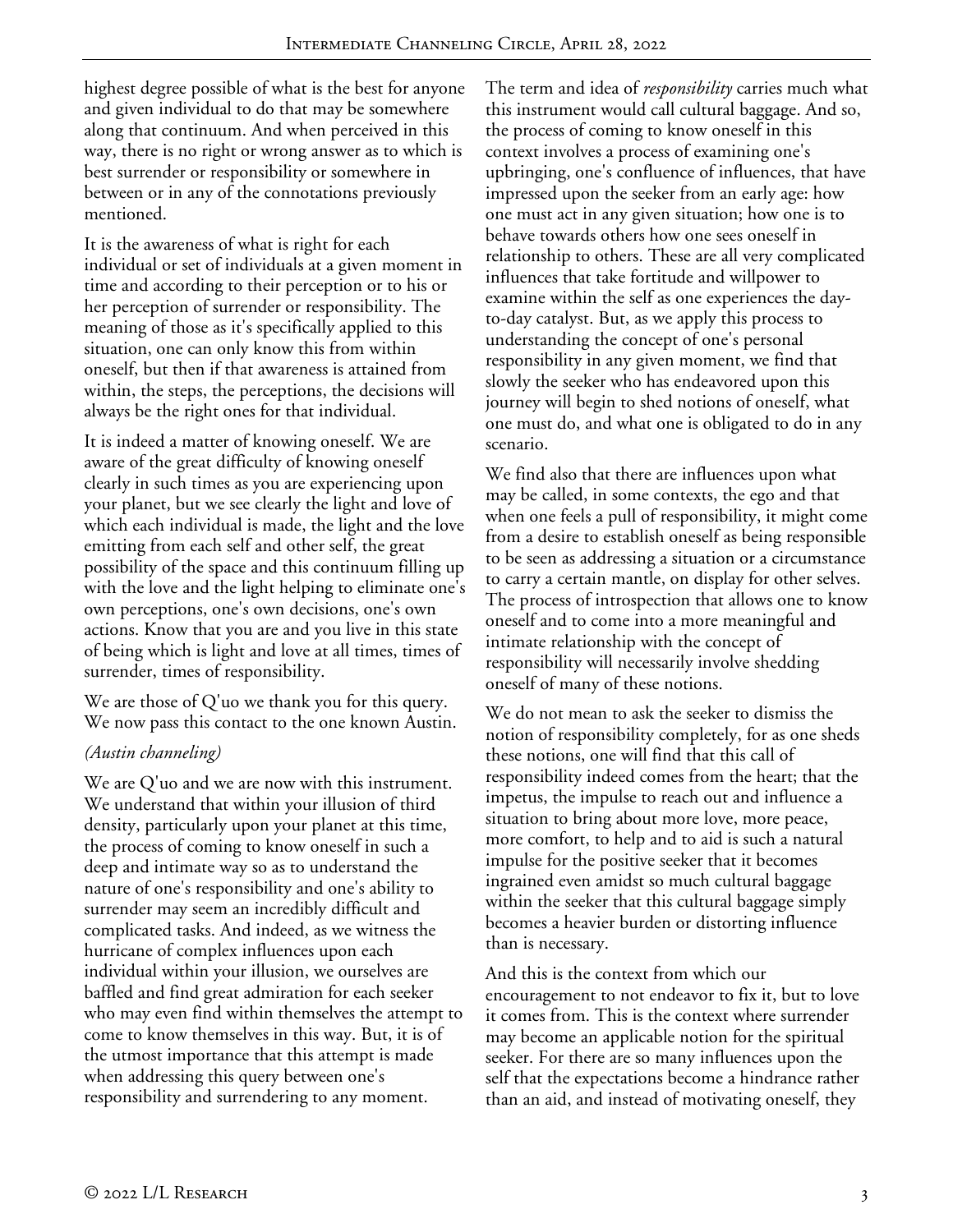become a burden that is counterproductive to the desire of the seeker to be of service.

This dynamic between accepting responsibility and accepting surrender may play out, as we have said, on a certain spectrum; and to move too far in any certain direction can create this counter-productivity for some seekers. We find that the notion that one simply must love without any responsibility towards one's environment may become a sort of comfort blanket, as this instrument might put it; an excuse to avoid acting in situations where one feels called to act, but there is discomfort involved. Sometimes serving others from the heart may indeed push one to act, when they otherwise would not to speak, when they otherwise would not to accept an uncomfortable situation so that the love of the Creator can shine where it otherwise might not. We do not wish to encourage seekers to avoid discomfort and to avoid acting upon responsibility when they feel called to do so.

On the other end of the spectrum, we find that there may be those who feel such great responsibility and such a strong impulse to act, that their efforts become nearly futile, for they end up as you may say, spinning their wheels without genuine progress. Their intense desire to achieve a certain outcome baffles their ability to genuinely bring about such an outcome. And despite much effort seen upon the surface, little is done and achieved upon the unseen metaphysical realms, either for the seeker or for those the seeker desires to serve.

We find these two dynamics and many dynamics between these two spectrums to play out among many seekers upon the positive path. To come to know oneself, and know one's true responsibility in any moment, requires one to examine the self and the tension one feels between these two notions, to dive deeply into this feeling of tension; to take into meditation the strong desire to be of service and to shine love within your realm, and to allow this tension to break apart within one, to open one up to, in a sense, allow one to dismiss and perhaps even find death and rebirth from the former attachment to responsibility; and to allow oneself to be born again into a new understanding of how to relate to any given situation in which one feels called to responsibility.

The seeker upon the positive path who succeeds in this balance of surrendering and accepting

responsibility may walk within this tension with confidence, knowing that in any given moment, one may be called to simply share their love and shine their light quietly or gently with a soft hand, or one may find that there is indeed action that one may take and a goal towards which the seeker can strive. Yet this confidence may manifest as faith within the seeker that the effort made towards this goal, the effort made to shine the love and the light of the Creator, however it is called forth in the moment, may not appear to have great effect in the seen realm upon the surface of the illusion of your third density, but that it is worth the effort all the same; that there is much work being done despite little evidence of that work finding success to the veiled perception.

We may offer a final thought on this topic in clarifying that the words spoken within this query referenced from a circle of channeling in your previous times was intended primarily to be a message for those who identify themselves as wanderers. Indeed, we find that those who have incarnated upon your planet from a higher density feel a great burden of responsibility upon awakening to their nature and understanding that they have come to this place with a certain mission.

The complicated influences upon your planet cause this notion of coming here with a purpose and with a mission to instill upon the wanderer a much greater burden than one may typically anticipate from outside of the incarnation. These words were spoken with the intent to allow the wanderer to release expectation that they must achieve a certain goal, that they must find results as they seek to achieve their mission. For if such expectation is placed upon the self, there is much distortion and even harm that may be done that will necessitate further healing for the wanderer and for the self.

As we have spoken, the wanderer has come here not to fix it, but to love it. We do not mean to imply that whatever circumstance or situation or entity is to be loved must be loved from a distance, and passively. To love something requires an intimate knowledge and perception of it, and a relationship to it. This might be [done] quietly from a distance, but in many scenarios, in order for a positive entity, particularly a wanderer to love any given circumstance in which one finds the necessity to offer the Creator's love and light, one must engage